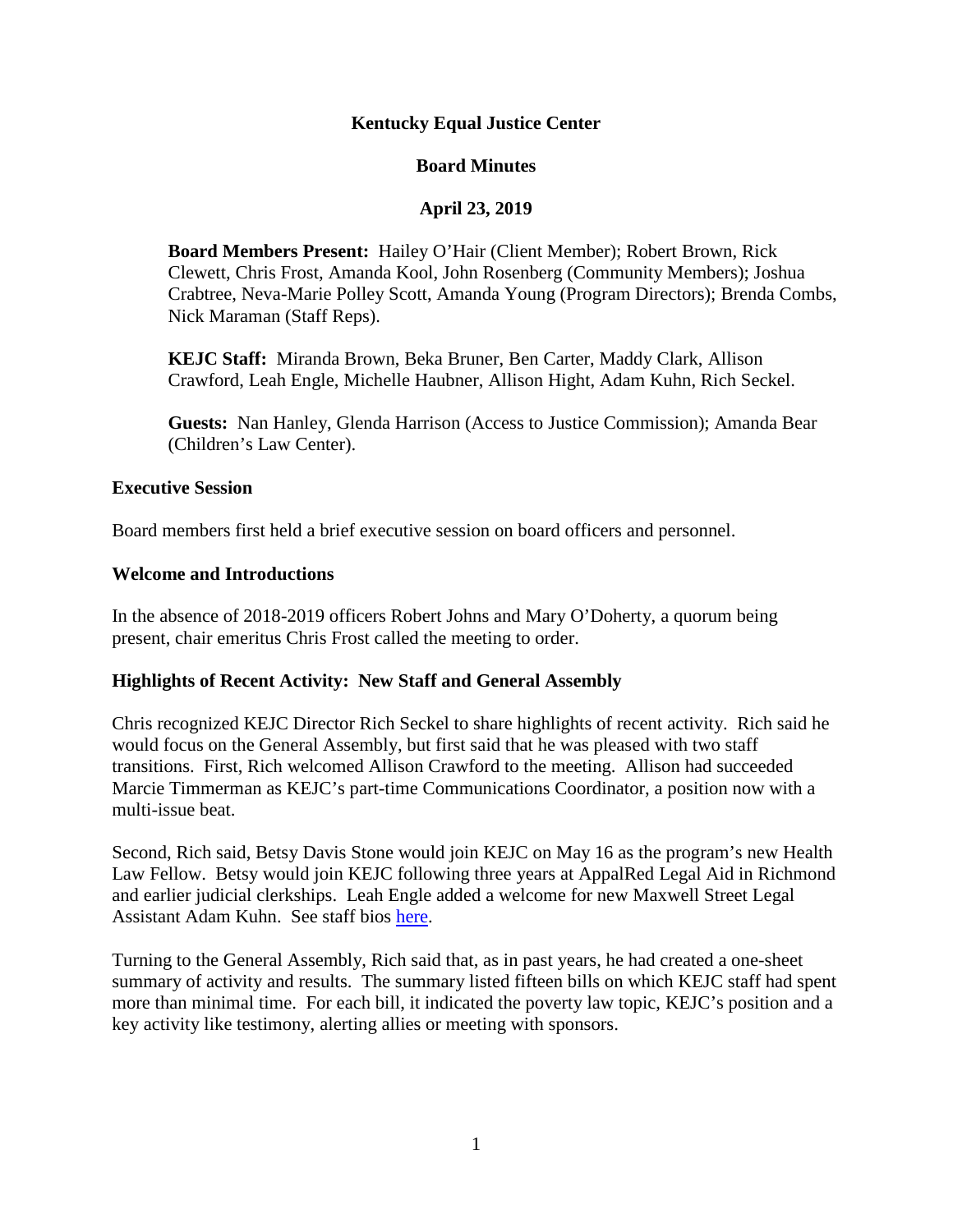Rich said he gave each bill a score based on the outcome, with  $+1$  for a favorable outcome and  $-1$ for unfavorable. The idea was to assess whether KEJC activity was associated with positive results. Rich said the overall score was a positive 6.

Rich explained the color-coding on the sheet. He said green rows indicated a positive result on a "high concern or high effort" bill and pink the opposite (a negative result). He said green rows outnumbered pink but not so much because good bills passed as because bad ones stalled. Rich said the amber color signaled "wait and see." Key measures:

| <b>Green</b> | An omnibus set of public assistance barriers was set aside (HB 3)               |  |  |
|--------------|---------------------------------------------------------------------------------|--|--|
|              | "Slippery slope" wording on interest rates was cut from a lending bill (HB 285) |  |  |
|              | UI benefit cuts never made it to the House floor (HB 317)                       |  |  |
|              | A bill to require accommodations for pregnant workers passed (SB 18)            |  |  |
|              | A floor amendment to pave the way for Medicaid un-expansion stalled (SB 167)    |  |  |
| <b>Red</b>   | A bill to allow arbitration clauses as a condition of employment passed (SB 7)  |  |  |

### **Amber** Lawmakers separated licensing for payday lending and check cashing (SB 145)

Rich said that the Medicaid "un-expansion" amendment illustrated the value of close monitoring. During routine review of legislative action, he had found a House floor amendment to a Senate bill. The amendment would have reworked the statute that Governor Beshear relied upon to expand Medicaid by removing the policy preference for taking advantage of federal funds for health.

Rich said that, within a day, the sponsor of the amendment heard from multiple parties, including hospitals, and, to her credit, decided not to call the amendment for a vote. Notably, the Cabinet sought approval the very week that the District Court in DC was scheduled to hear oral arguments on KEJC's case challenging the Kentucky HEALTH Medicaid waiver.

## **Special Guest: Blue Grass Community Foundation**

Scott Fitzpatrick, Vice President for Advancement of Blue Grass Community Foundation (BGCF), congratulated KEJC for its success during the 2018 Good Giving Challenge.

Scott described the \$20,000 challenge made to KEJC by an anonymous donor—50 cents on the dollar—and said KEJC had more than met it. He displayed a magnified check of the resulting match award: \$22,357.34 to be placed in KEJC's endowment fund at BGCF.

Scott explained BGCF's mission and activities, saying "we want our citizens to be very engaged in the community." He said BGCF was a  $501(c)(3)$  nonprofit, established in 1967, that worked with both businesses and individuals, in the latter case hosting endowment funds for charitable giving. Scott said "we're here to assist you and donors."

Scott said that endowments provide a "perpetual source of support" for nonprofits, with the corpus remaining intact but with income potentially available for spending. One of his handouts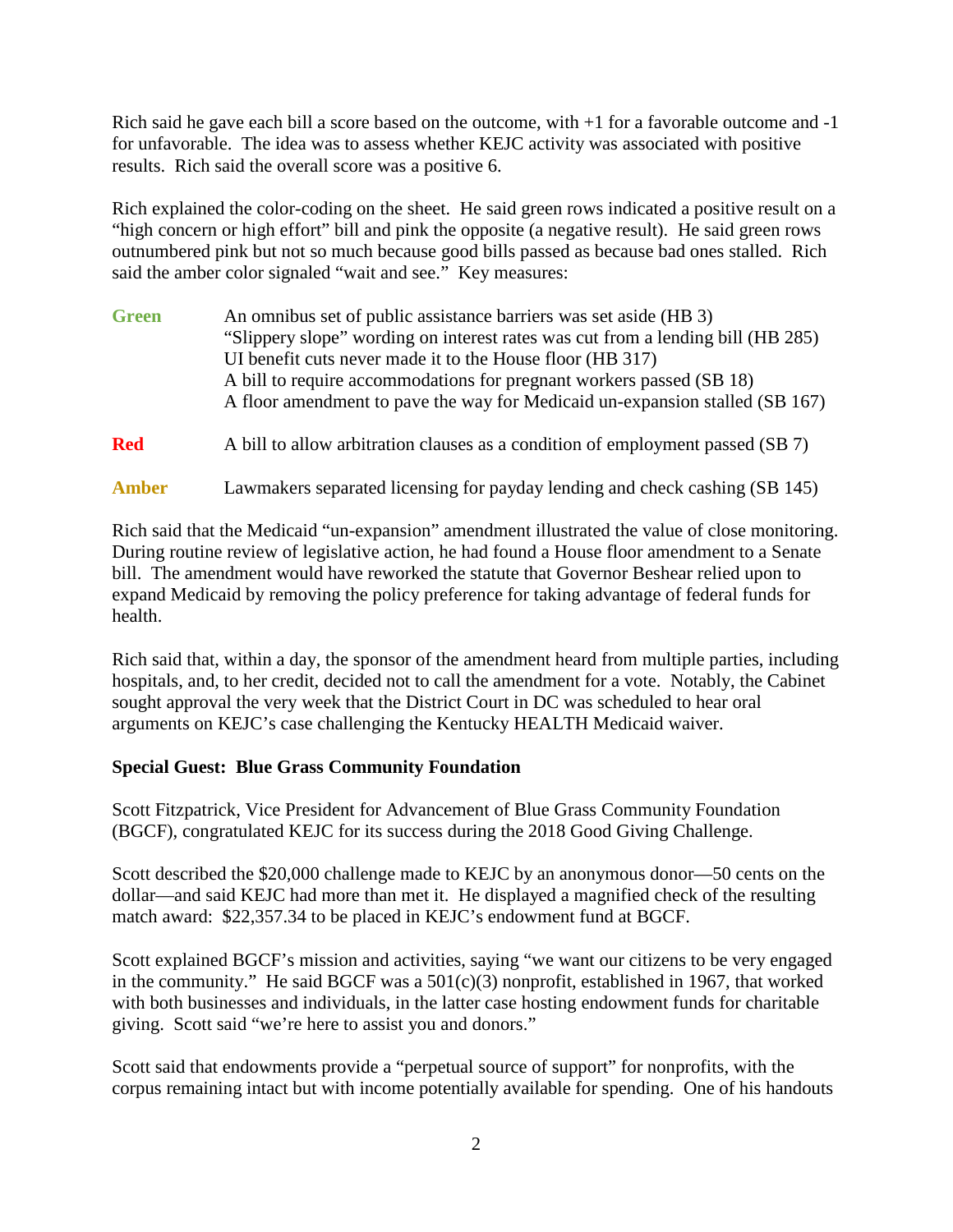showed the current balance in KEJC's endowment was \$41,941.45, including the new funds from the Good Giving match donor.

Scott went on to explain Endow Kentucky tax credits, which provide up to a \$2,000 Kentucky income tax credit on a \$10,000 endowment donation. He said that the 2019 pool would open up soon for applications, with a maximum of \$1 million available.

Bob Brown asked what happened if applications for the credit totaled more than \$1 million. Scott explained a process of proration and a 30-day time period for donors to act on the credit available. He then posed for pictures with Rich, other board members and the big check.

### **Approval of Minutes**

Chair Chris Frost invited a motion on the minutes of the last meeting.

| <b>Motion:</b> | John Rosenberg moved to approve the minutes of the December 13, 2018 |
|----------------|----------------------------------------------------------------------|
|                | board meeting.                                                       |
| Second:        | Bob Brown                                                            |
| <b>Action:</b> | Approved unanimously                                                 |

### **Administration and Development: Financial Report for FY 2018**

Chris next recognized Rich to give the Financial Report. Rich first drew the board's attention to the handout for FY 2018. The cover sheet offered a summary as follows:

**Profit and Loss Budget Overview:** the budget for 2017 anticipated a loss for the year of -\$8,673.

**Profit and Loss through December 31:** showed a gain of \$32,558 compared to the expected loss of -\$8,673—a positive variance of \$41,232.

**Balance Sheet as of December 31:** showed Total Current Assets of \$362,671, up 9.11% over the previous year.

**Income and Expense Charts:** 80.97% of spending was payroll. 64.5% of income was grants.

Recapping discussion in earlier meetings, Rich said that Public Welfare Foundation had awarded a full two-year grant all at once in August 2018—\$80,000 more than expected. Rich said the unexpected \$80,000 might raise a question: why wasn't the 2018 positive variance at least \$80,000? He said the answer was that half of the funding for the Health Law Fellowship, \$45,000, had been delayed. He said it was paid in 2019 rather than 2018 when it was budgeted.

Rich said KEJC's carryover was well above the original \$325,060 projection for the year. At \$362,671, it was somewhat below his projection of \$399,671 at the last board meeting—again explained by cash flow for the Health Law Fellowship.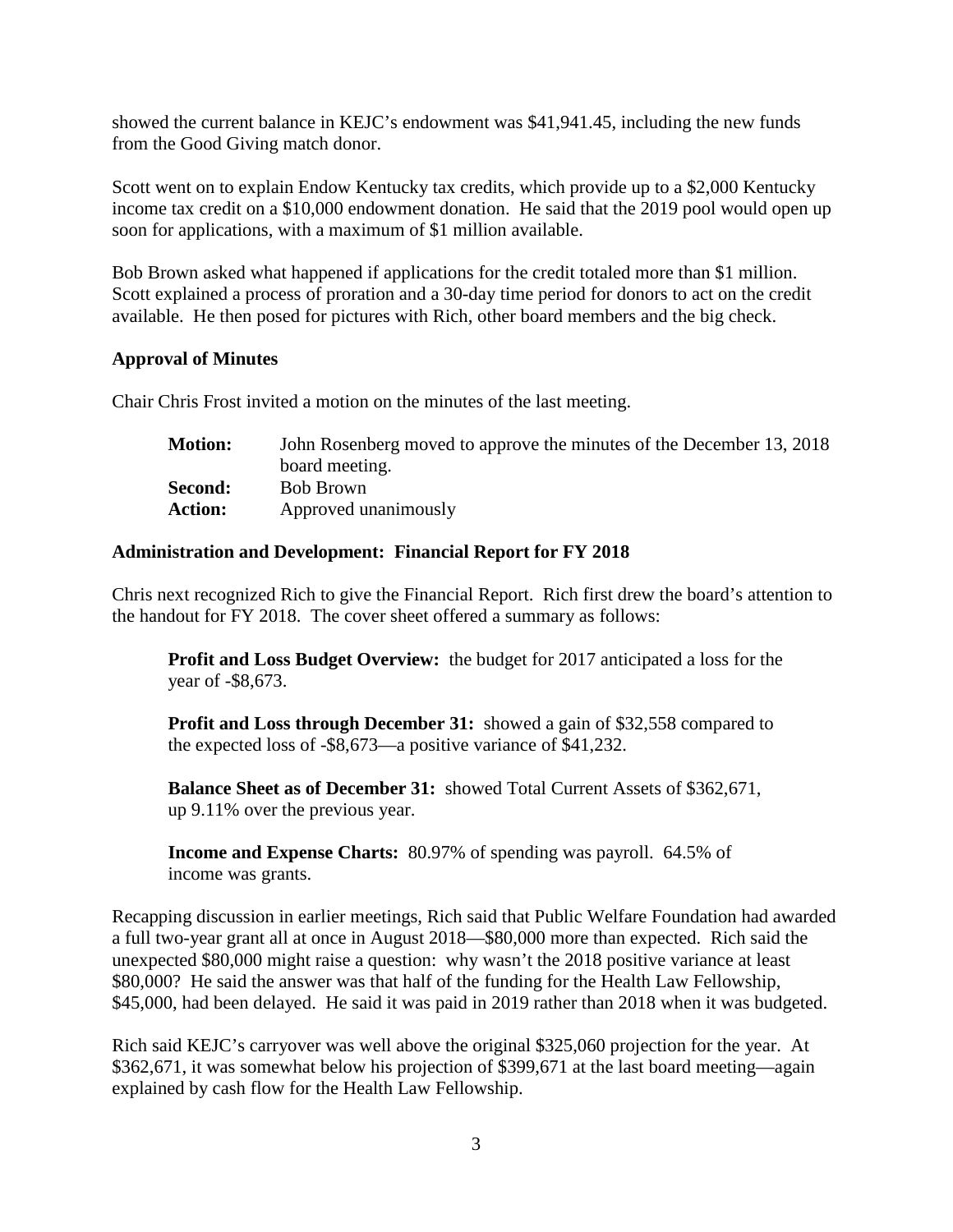Rich said he estimated unrestricted assets at the end of the year at \$69,964—an indication that the Good Giving Challenge helped, but only so far. The amount was below the audited figure of \$101,516 for December 31, 2017.

Rich then commented on a handful of other details in the FY 2018 report. He noted first that the December 31, 2018, balance sheet did not yet include depreciation figures for the year. As well, new depreciable equipment showed up in the FY 2018 report as an expense but would be recoded as an asset when the depreciation figures were entered.

On overall Budget vs. Actual for the year, Rich said that income had come in at 102% of budget and expense at 97%—a "nice combination." He said that if the "missing in action" \$45,000 for the Health Law Fellowship were added in, the net would rise from \$41,232 to well over the \$80,000 extra from Public Welfare Foundation, so the second part of the two-year grant was protected.

Rich said that total reserves at the end of the year would last just under 5 months if no new income came in, while unrestricted reserves would cover about a month. Meanwhile, fundraising for the year saw KEJC seek or apply for \$558,563 and pull in \$674,862, driven by three factors:

- The Public Welfare second year funds
- The strong Good Giving performance
- A grant "add on" to the Health Law Fellowship for social media to protect Medicaid

## **Administration and Development: Financial Report for First Quarter 2019**

Turning to FY 2019, Rich reviewed the cover sheet for the first quarter report, as follows:

**Profit and Loss Budget Overview FY 2019:** the budget adopted by the board anticipated a loss of -\$59,389, offset by \$80,000 in advance Public Welfare funds.

**Profit and Loss through March 31:** showed a loss of -\$39,233 compared to the expected loss of -\$43,915—a positive variance of \$4,681.

**Balance Sheet as of March 31:** showed Total Current Assets of \$323,395—down from \$362,671 on December 31 but up 3.7% percent from \$311,797 a year earlier.

**Income and Expense Charts:** 81.6% of spending was payroll. 50.9% of income was grants.

Rich said it was too early in the year to revise the original end-of-year carryover forecast of \$303,282. He said the forecast was based on Total Current Assets as of December 31, minus the budgeted loss for the year. Rich said he estimated unrestricted assets had fallen a bit, from \$69,964 at the end of the last year to \$51,003 at the end of the first quarter.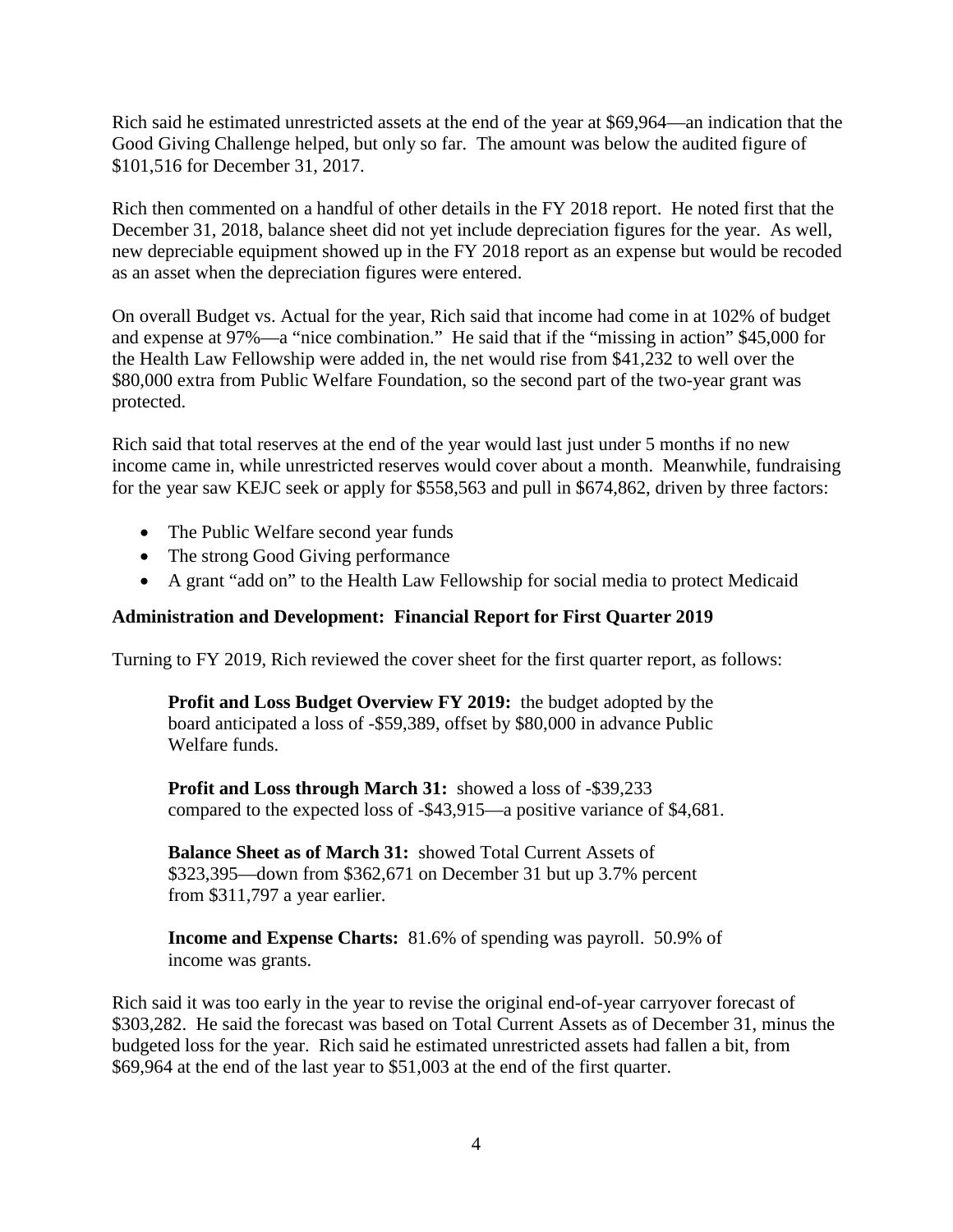On the budget versus actual report, Rich said income was running at 92.3% of budget and expense at 89.3%—"right side up." He said the low spending figure was driven mainly by the temporary vacancy in the Health Law Fellow position. Turning to the balance sheet, he noted again that 2018 figures for new equipment and depreciation hadn't yet been entered.

Rich said unrestricted reserves had fallen to a value of 0.69 months of operation, while total reserves would last for 4.35 months. The figures were set out in a spreadsheet and the trends illustrated in a chart.

Rich's handout on "KEJC Recent Fundraising Effort" showed \$374,383 requested so far in the year, with \$125,000 awarded (33%) and most grants still pending. Rich said several fundraising initiatives were coming up. He described:

- a modest projection for online giving on Kentucky Gives Day (\$3,000)
- an estimated \$205,000 federal share of the 2019-2020 VOCA grant
- a plan by VISTA Beka Bruner to seek follow-up funds from the BGCF "On the Table" evening (\$2,000)

Rich said that Beka was working with local activist Dan Wu and with Marilyn Daniel to apply for \$2,000 in funds for immigrant-friendly signs for posting by local business. The grant application took the form of a short video.

Legal Aid of the Bluegrass director Josh Crabtree asked why the income line for the VOCA grant had come in \$18,275 below budget for the year-to-date. Rich said he wasn't sure, but that he would check it out and report back to Josh. Rich said it was possible that he hadn't yet entered the monthly bill to the Justice Cabinet as a receivable for March.

(Rich later reported to Josh as follows: "I researched your question on the VOCA income for Q1. It turns out I had not yet entered the amount of our March invoice into the system. The amount was \$16,379.59, accounting for most of the difference of -\$18,275.35 in the quarterly report. If I enter the invoice with a March 31 date, our Q1 bottom line improves accordingly: P&L -\$22,853.77 but \$21,060.98 ahead of budget.")

## **Administration and Development: Audit and 990 FY 2018**

Rich said that he would soon reach out to Auditor Vickie Richardson to begin the audit and 990 process for FY 2018. He said the 2018 audit would be the third under the three-year bid that the Audit Committee had accepted from Ms. Richardson.

## **Governance and Strategic Planning: Nomination Process for Officers and Members**

Chris next recognized Rich to describe upcoming governance tasks for the board. Rich said that the two-year Community Member terms of Bob Brown, Rick Clewett and Chris Frost were coming to an end. As well, a Community Member vacancy had been created mid-term when Treasurer Mary O'Doherty departed for a job directing the Ohio domestic violence coalition.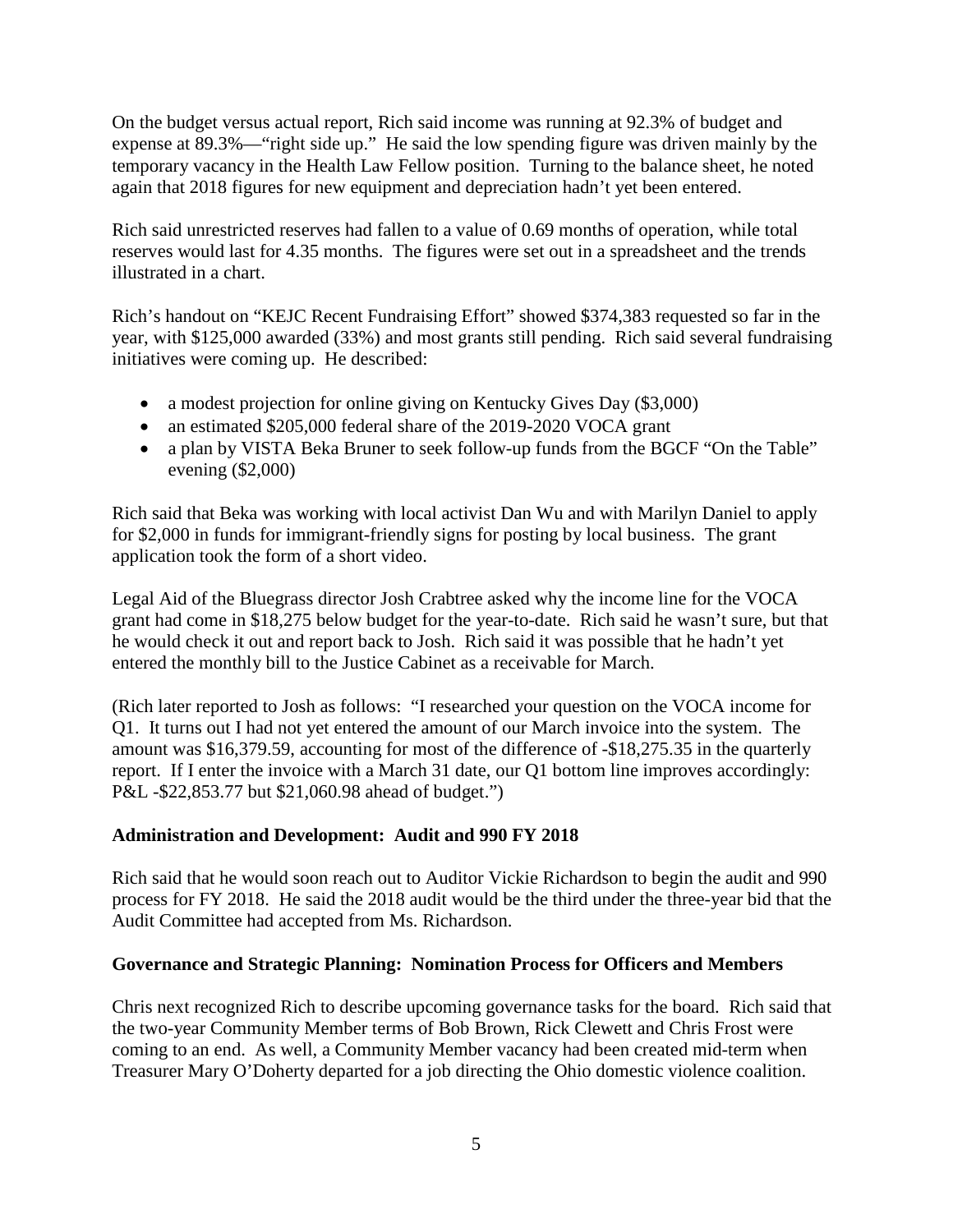Rich said that Hailey O'Hair's two-year term as a Client Member was coming to an end, too. Meanwhile, client member Sandra Martinez had four absences, though it had not been determined whether they were excused or unexcused. Rich noted that Client Member Jackie Arakaki had come on board a year earlier and was now in the middle of her term.

Rich said that KEJC officers served a year at a time and that normally new officers would be nominated and elected at the next meeting. He said the Nominating Committee usually consisted of a member from each segment of the board: a Program Director, Community Member, Client Member and Staff Rep.

Rich said the current Nominating Committee members were Neva-Marie Polley Scott (Program Director), Bob Brown (Community Member), and Angela Zeek (Staff Rep), with a vacancy since Client Member Rosa Martin had moved on a year earlier. He suggested that longer-serving Client Member Hailey O'Hair might step into Rosa's shoes, with Jackie Arakaki as a backup.

Rich suggested that he could reach out to members with expiring terms to see whether they wished to continue and to Hailey to see whether she could serve on the Nominating Committee.

| <b>Motion:</b> | Brenda Combs moved to approve the current Nominating Committee and |
|----------------|--------------------------------------------------------------------|
|                | to direct Rich to reach out to Hailey O'Hair to serve as a member, |
|                | followed by Jackie Arakaki if Hailey was unable to serve.          |
| Second:        | <b>Rick Clewett</b>                                                |
| <b>Action:</b> | Approved unanimously                                               |

## **Governance and Strategic Planning: Report of the Personnel Policy Committee**

Chair Neva Polley Scott reported for the Personnel Committee, which the previous year had proposed improvements in parental leave policy. This year, the committee was charged with a more general review and update of the policies. Neva said the committee had met once in 2019 and was "working our way through" the current policies with an eye for missing pieces.

Neva said the group had shared several policies from other programs as examples and touchstones, including programs similar to KEJC in South Carolina and Tennessee. She said the committee would regroup soon. She said it was a combination of staff and board members. (Board members included Neva, Brenda Combs and Angela Zeek. Staff members included McKenzie Cantrell, Allison Hight and Michelle Haubner.)

## **Governance and Strategic Planning: Report of the Legal Work Oversight Committee**

Committee Chair Chris Frost reported that the membership of the Legal Work Oversight Committee consisted of himself, board members Robert Johns, John Rosenberg and Amanda Young and Ben and Rich from KEJC. Chris said the scope of the committee's discussion was practice-oriented rather than substantive, touching on case acceptance policy, practice management and supervision.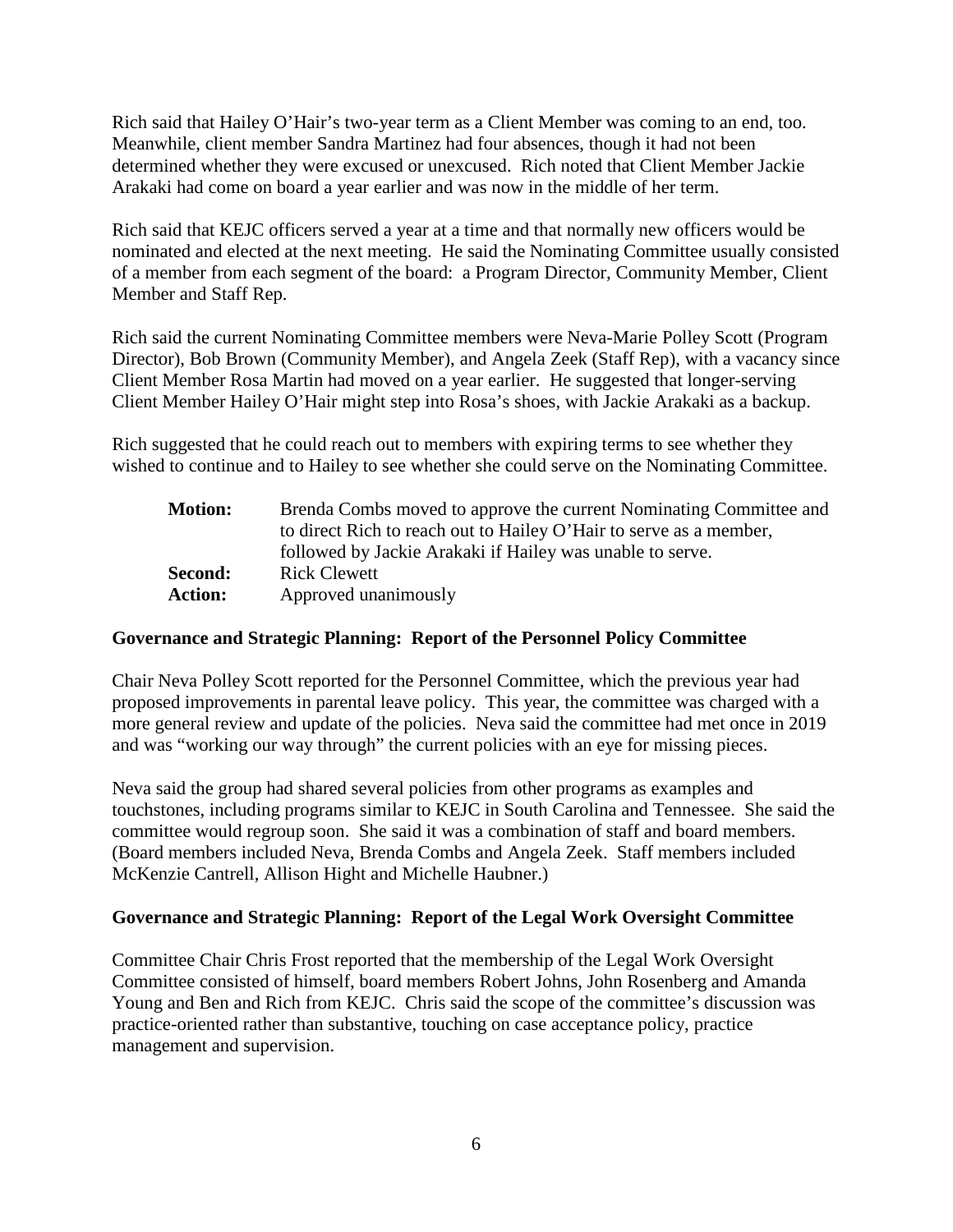Chris said that given Leah's supervisory role at Maxwell Street, he hoped to include her in committee discussions. He said that Rob had forwarded AppalRed's case acceptance policy for review by the group. While the document would need some recrafting to fit KEJC, Chris said, he recommended that Ben, Leah and Rich take a look at it.

(Note: Since the last meeting, Ben also convened KEJC's internal Legal Work Committee, consisting of project managers, case handlers and supervisors: Ben, Betsy, Leah, McKenzie, Miranda, plus Rich ex oficio. The scope of the discussion included procedures for conflict checks, case management training needs and a review of KEJC's case acceptance policy. The group agreed to meet quarterly.)

### **Governance and Strategic Planning**

Rich said that board meeting dates for the rest of the year were posted with the board meeting materials. Remaining dates for 2019 were

| July 11      | Thursday | <b>Board Meeting</b>  |
|--------------|----------|-----------------------|
| September 27 | Friday   | <b>Board Meeting</b>  |
| December 12  | Thursday | <b>Annual Meeting</b> |

### **Big Picture: Access to Justice Commission**

Director Glenda Harrison of the Kentucky Supreme Court Access to Justice Commission began by describing activity under the Commission's "Justice for All" grant from the National Center for State Courts. Glenda said the project had hosted an energetic kickoff event in February with over 120 attendees from diverse sectors.

Glenda said the project was now in a data gathering phase, with focus groups and meetings scheduled at multiple locations across the state including Mayfield, Northern Kentucky (at the Life Learning Center), Owingsville and Hazard. Glenda said data gathering would yield a full picture of legal services across the state and a create basis for planning.

Glenda said the Commission was seeking a new grant to publish a pamphlet on "Legal Advice vs. Legal Info: A Guide for Circuit Clerks." The purpose was to let clerks know the difference and encourage them to provide information. Glenda said the Commission was also working to promote a presence by volunteer attorneys at public libraries in Lexington. She said the Fayette County judges were very interested in the library project.

Glenda noted that the annual national Equal Justice Conference would this year be held in Louisville, May 9-11, with the Commission to host a welcoming reception. She said that KEJC and the LSC-funded programs represented on the board would be co-sponsors of the event.

KEJC Senior Counsel Ben Carter asked whether Circuit Clerks were too cautious or conservative about offering information to the public. Glenda said "yes" and suggested that there was more information non-lawyers could share than often was offered. Along the same lines, Glenda said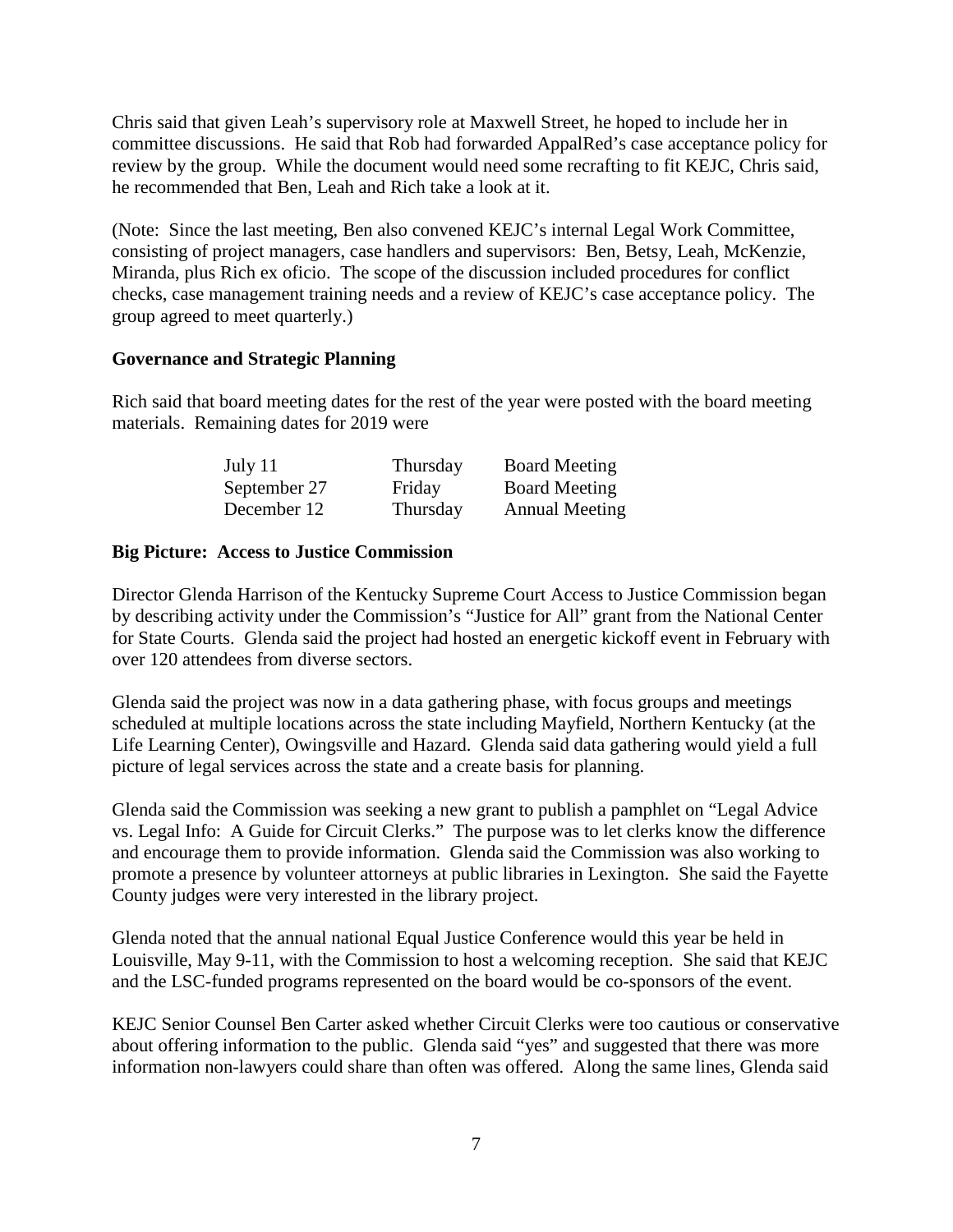the Commission was working with the private bar on guidance for limited scope representation, so a volunteer attorney could help with a specified, limited client issue. (See previous minutes.)

Access to Justice training coordinator Nan Hanley described upcoming events including a July 18 training on education law, being planned jointly with the Children's Law Center, and a July 26 Appellate training to be led by experienced appellate attorneys.

Nan said the appellate event was limited to 25 private and 25 public interest attorneys, with the fee for legal aid attorneys to be limited to \$25. She said that the Kentucky legal services Statewide Conference was scheduled for September 18-20 at Nancy ("formerly Faubush"), KY, at the 4-H Leadership Center.

# **Big Picture: Access to Justice Commission**

John Rosenberg led off the discussion of Legal Services Corporation (LSC) funding, saying that both LSC and the ABA were trying to go from \$465 million to \$683 million. Josh Crabtree commented that the figure was based on a 2017 "justice gap" report. Josh said that he expected a larger figure would come out of the House than the Senate. John encouraged program directors to participate in the ABA effort.

John said that the ABA had received correspondence from some members challenging how dues were spent, including objections to lobbying. Glenda said that objections were sometimes filed in "mandatory bar" states, but that the Kentucky Bar Association charter was very specific about how dues would be spent. She said that in her experience the KBA leadership always measured requests for spending against the charter.

John noted that there had been no motions on the floor in Congress in 2018 to defund LSC. He described an ABA reception attended by judges Kagan, Hecht and Thapar. He said Judge Thapar talked about domestic violence cases and the importance of civil legal representation.

## **Staff Reports Summaries**

KEJC staff reported on activities, issues, projects and successes. The reports followed the new format begun in 2018, featuring fewer but longer reports and allowing more time for board discussion. The topics at the current meeting included:

- Senior Counsel Ben Carter's update on impact advocacy and the 1115 waiver case
- Leah Engle on immigration law-related activities at Maxwell Street Legal Clinic

Because no board action was required in response, only highlights are included in these minutes. For more detail, see written staff reports—including reports from other staff—on the KEJC board web page under the April 23, 2019, heading at:

<https://www.kyequaljustice.org/board-meetings>